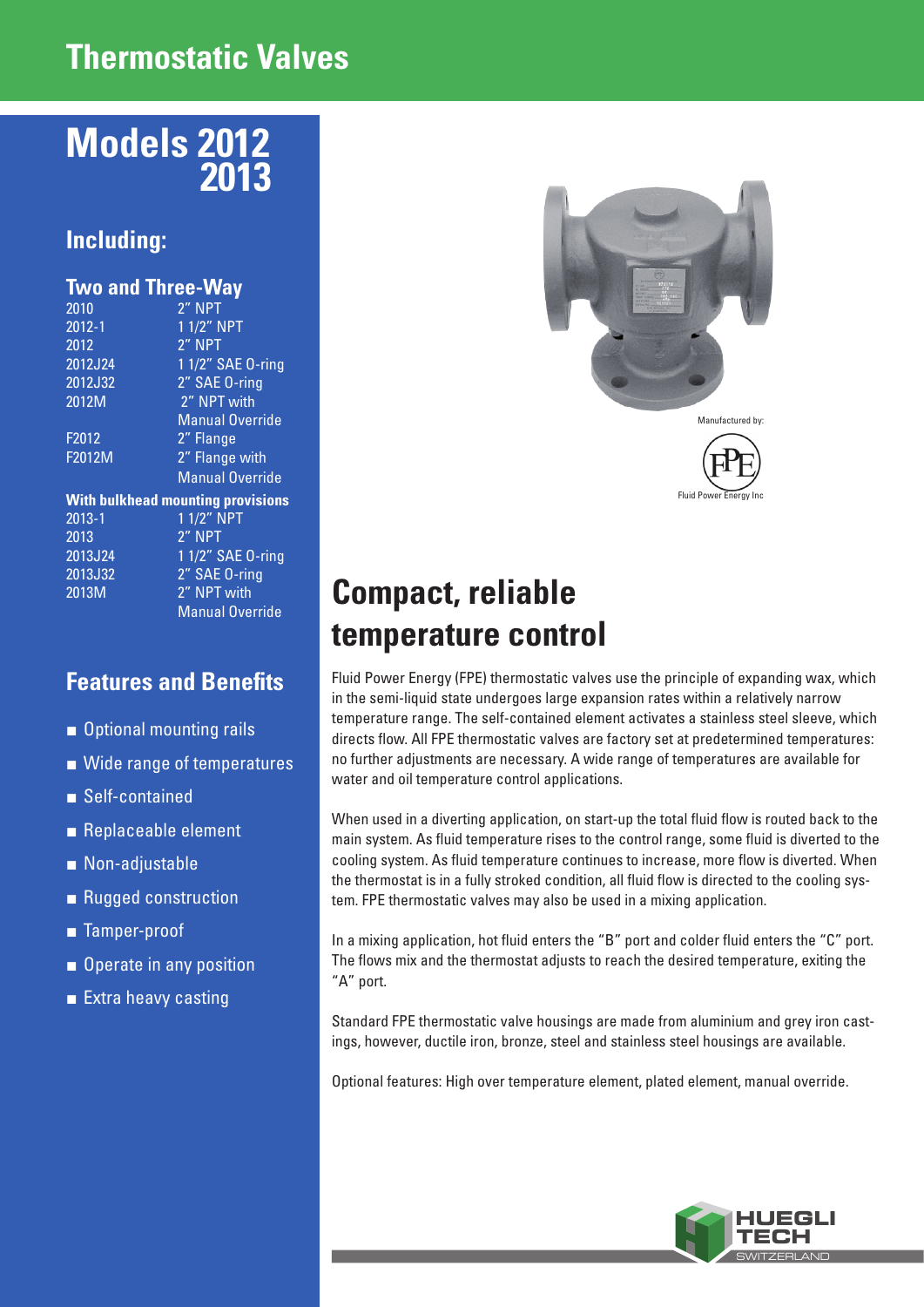# **Thermostatic Valves**

#### **Specification**

| <b>Model</b><br><b>Body</b><br><b>Number</b><br><b>Material</b> |                   | <b>Nominal</b><br><b>Pipe Size</b> | <b>Principal Dimensions</b><br>Units - inches (mm) |                   |                            | Max.<br>width in  | <b>Flange Drilling</b> |                 | No. of<br>elements | Approx.<br>shipping weight | <b>Notes for</b><br>numbered |                                                                                                    |                    |
|-----------------------------------------------------------------|-------------------|------------------------------------|----------------------------------------------------|-------------------|----------------------------|-------------------|------------------------|-----------------|--------------------|----------------------------|------------------------------|----------------------------------------------------------------------------------------------------|--------------------|
|                                                                 | $(*)$             |                                    | "Х"                                                | "Y"               | " $W$ "                    | "Z"               | other<br>plane         | No. of<br>holes | Dia. of<br>holes   | <b>Bolt</b><br>circle      |                              |                                                                                                    | end notes          |
| $*2012 - 1$                                                     | A, B, D,<br>S, SS | 11/2"<br><b>NPT</b>                | 6<br>(152.40)                                      | 31/2<br>(88.90)   | $\overline{7}$<br>(177.80) | 8 3/8<br>(212.73) | 53/4<br>(146.05)       | N/A             | N/A                | N/A                        | $\mathbf{1}$                 | $A&D=22#$ , $B=28#$ ,<br>$S & S = 25#$                                                             |                    |
| *2012                                                           | A, B, D,<br>S, SS | 2" NPT                             | 6<br>(152.40)                                      | 31/2<br>(88.90)   | $\overline{7}$<br>(177.80) | 83/8<br>(212.73)  | 53/4<br>(146.05)       | N/A             | N/A                | N/A                        | $\mathbf{1}$                 | $A&D=22#$ , $B=28#$ ,<br>S & SS=25#                                                                |                    |
| *2012J24                                                        | A, B, D,<br>S, SS | <b>SAE 24</b><br>11/2"             | 6<br>(152.40)                                      | 31/2<br>(88.90)   | $\overline{7}$<br>(177.80) | 83/8<br>(212.73)  | 53/4<br>(146.05)       | N/A             | N/A                | N/A                        | $\mathbf{1}$                 | $A&D=22#$ , $B=28#$ ,<br>S & SS=25#                                                                |                    |
| *2012J32                                                        | A, B, D,<br>S, SS | <b>SAE 32</b><br>2"                | 6<br>(152.40)                                      | 31/2<br>(88.90)   | $\overline{7}$<br>(177.80) | 8 3/8<br>(212.73) | 53/4<br>(146.05)       | N/A             | N/A                | N/A                        | $\mathbf{1}$                 | $A&D=22#$ , $B=28#$ ,<br>S & SS=25#                                                                |                    |
| *2012M                                                          | A, B, D,<br>S, SS | 2" NPT                             | 6<br>(152.40)                                      | 31/2<br>(88.90)   | $\overline{7}$<br>(177.80) | 8 3/8<br>(212.73) | 53/4<br>(146.05)       | N/A             | N/A                | N/A                        | $\mathbf{1}$                 | $A&D=22#$ , $B=28#$ ,<br>$S & S = 25#$                                                             | Manual<br>override |
| *F2012                                                          | A, B, D           | 2" 125# FF<br>flange               | 6<br>(152.40)                                      | 47/16<br>(112.71) | 87/8<br>(225.43)           | 9(228.60)         | 6<br>(152.40)          | 4               | 3/4<br>(19.05)     | 43/4<br>(120.65)           | $\mathbf{1}$                 | $A = 24.4$<br>$B=26$ #. $D=20$ #                                                                   |                    |
|                                                                 | S, SS             | 2" 150# RF<br>flange               | 6<br>(152.40)                                      | 47/16<br>(112.71) | 87/8<br>(225.43)           | 9(228.60)         | 6<br>(152.40)          | 4               | 3/4<br>(19.05)     | 43/4<br>(120.65)           | $\mathbf{1}$                 | $S & S = 24#$                                                                                      |                    |
| *F2012M                                                         | A, B, D           | 2" 125# FF<br>flange               | 6<br>(152.40)                                      | 47/16<br>(112.71) | 87/8<br>(225.43)           | 11<br>(279.40)    | 6<br>(152.40)          | 4               | 3/4<br>(19.05)     | 43/4<br>(120.65)           | $\mathbf{1}$                 | $A = 24.4$<br>$B=26$ #. $D=20$ #                                                                   | Manual<br>override |
|                                                                 | S, SS             | 2" 150# RF<br>flange               | 6<br>(152.40)                                      | 47/16<br>(112.71) | 87/8<br>(225.43)           | 11<br>(279.40)    | 6<br>(152.40)          | 4               | 3/4<br>(19.05)     | 5<br>(127.00)              | $\mathbf{1}$                 | S & SS=24#                                                                                         | Manual<br>override |
| *F2012X                                                         | S.SS              | 2" 300# RF<br>flange               | 6<br>(152.40)                                      | 47/16<br>(112.71) | 87/8<br>(225.43)           | 97/16<br>(239.71) | 61/2<br>(165.10)       | 8               | 3/4<br>(19.05)     | N/A                        | $\mathbf{1}$                 | $S & S = 24#$                                                                                      |                    |
| $*2013-1$                                                       | A, B, D,<br>S, SS | 11/2"<br><b>NPT</b>                | 6<br>(152.40)                                      | 31/2<br>(88.90)   | $\overline{7}$<br>(177.80) | 83/4<br>(222.25)  | 61/2<br>(165.10)       | N/A             | N/A                | N/A                        | $\mathbf{1}$                 | $A+D=25#$ , B=30#, S<br>$& S=27#$                                                                  | Mountina<br>ribs   |
| *2013                                                           | A, B, D,<br>S, SS | 2" NPT                             | 6<br>(152.40)                                      | 31/2<br>(88.90)   | $\overline{7}$<br>(177.80) | 83/4<br>(222.25)  | 61/2<br>(165.10)       | N/A             | N/A                | N/A                        | $\mathbf{1}$                 | $A+D=25#$ , B=30#, S<br>$& S=27#$                                                                  | Mounting<br>ribs   |
| *2013J24                                                        | A, B, D,<br>S, SS | <b>SAE 24</b><br>11/2"             | 6<br>(152.40)                                      | 31/2<br>(88.90)   | $\overline{7}$<br>(177.80) | 8 3/4<br>(222.25) | 61/2<br>(165.10)       | N/A             | N/A                | N/A                        | $\mathbf{1}$                 | $A+D=25#$ , B=30#, S<br>$& S=27#$                                                                  | Mounting<br>ribs   |
| *2013J32                                                        | A, B, D,<br>S, SS | <b>SAE 32</b><br>2"                | 6<br>(152.40)                                      | 31/2<br>(88.90)   | $\overline{7}$<br>(177.80) | 83/4<br>(222.25)  | 61/2<br>(165.10)       | N/A             | N/A                | N/A                        | $\mathbf{1}$                 | $A+D=25#$ , B=30#, S<br>$& S=27#$<br>* Replace * with body material type: AL= Aluminium B = Bronze | Mounting<br>ribs   |

| <b>Pressure Ratings</b> |            |  |  |
|-------------------------|------------|--|--|
| <b>Material</b>         | <b>PSI</b> |  |  |
| A, B                    | 150        |  |  |
| Ŋ                       | 250        |  |  |
| S, SS                   | 500        |  |  |
| SF. SSF                 | 275        |  |  |
| <b>SF. SSFX</b>         | 720        |  |  |









 $3/4$  $3/8$  $5/8$ 

**Holes**

**Flow vs. Pressure Drop**